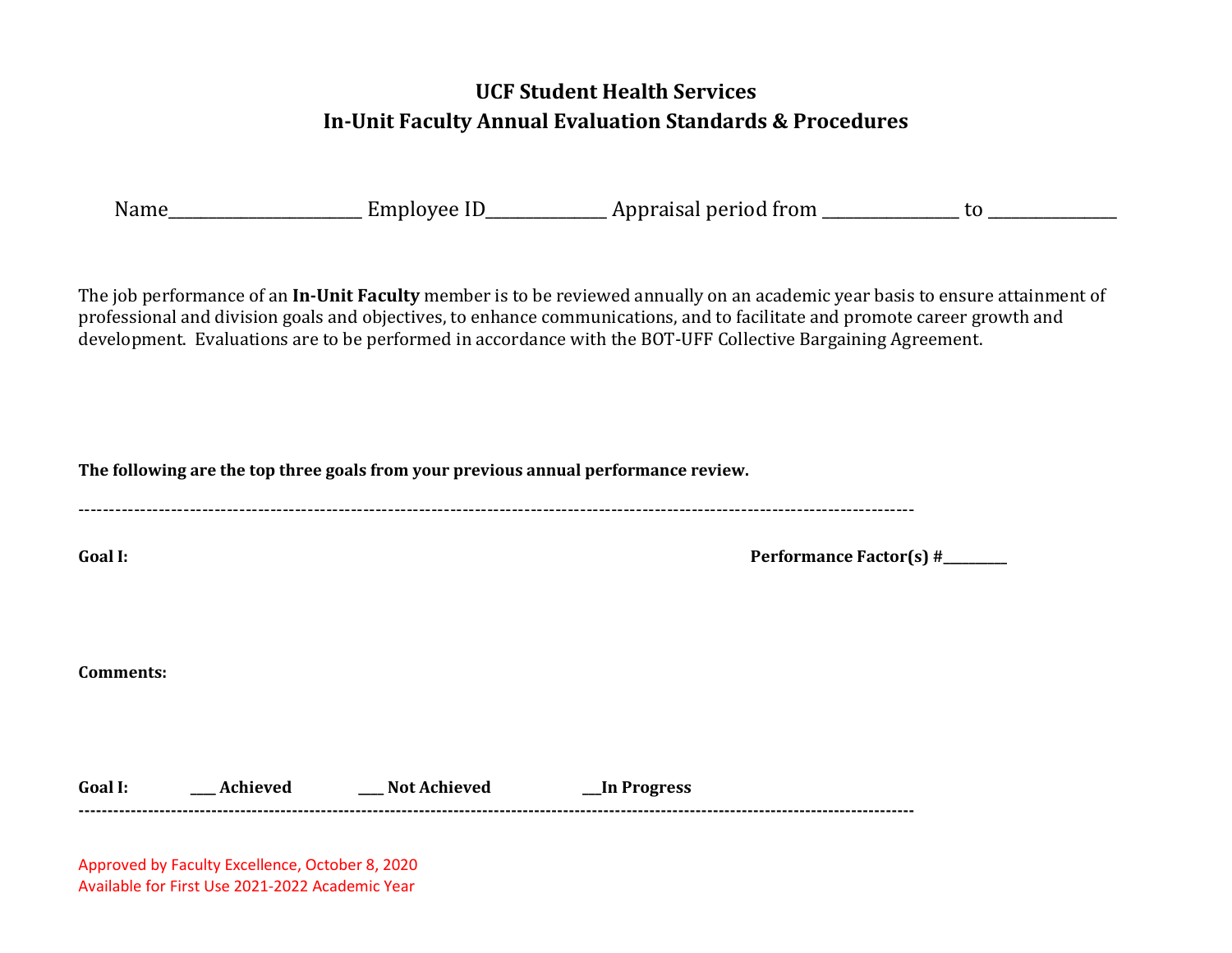| Goal II :                                 |                                                                     | Performance Factor(s) #______ |
|-------------------------------------------|---------------------------------------------------------------------|-------------------------------|
|                                           |                                                                     |                               |
|                                           |                                                                     |                               |
|                                           |                                                                     |                               |
| <b>Comments:</b>                          |                                                                     |                               |
|                                           |                                                                     |                               |
|                                           | Goal II : ________ Achieved _______ Not Achieved ______ In Progress |                               |
| <b>Goal III:</b>                          |                                                                     | Performance Factor(s) #______ |
|                                           |                                                                     |                               |
|                                           |                                                                     |                               |
|                                           |                                                                     |                               |
|                                           |                                                                     |                               |
| <b>Comments:</b>                          |                                                                     |                               |
|                                           |                                                                     |                               |
| <b>Goal III:</b><br><u> 1999 - Jan Ja</u> | Achieved _____ Not Achieved _____ In Progress                       |                               |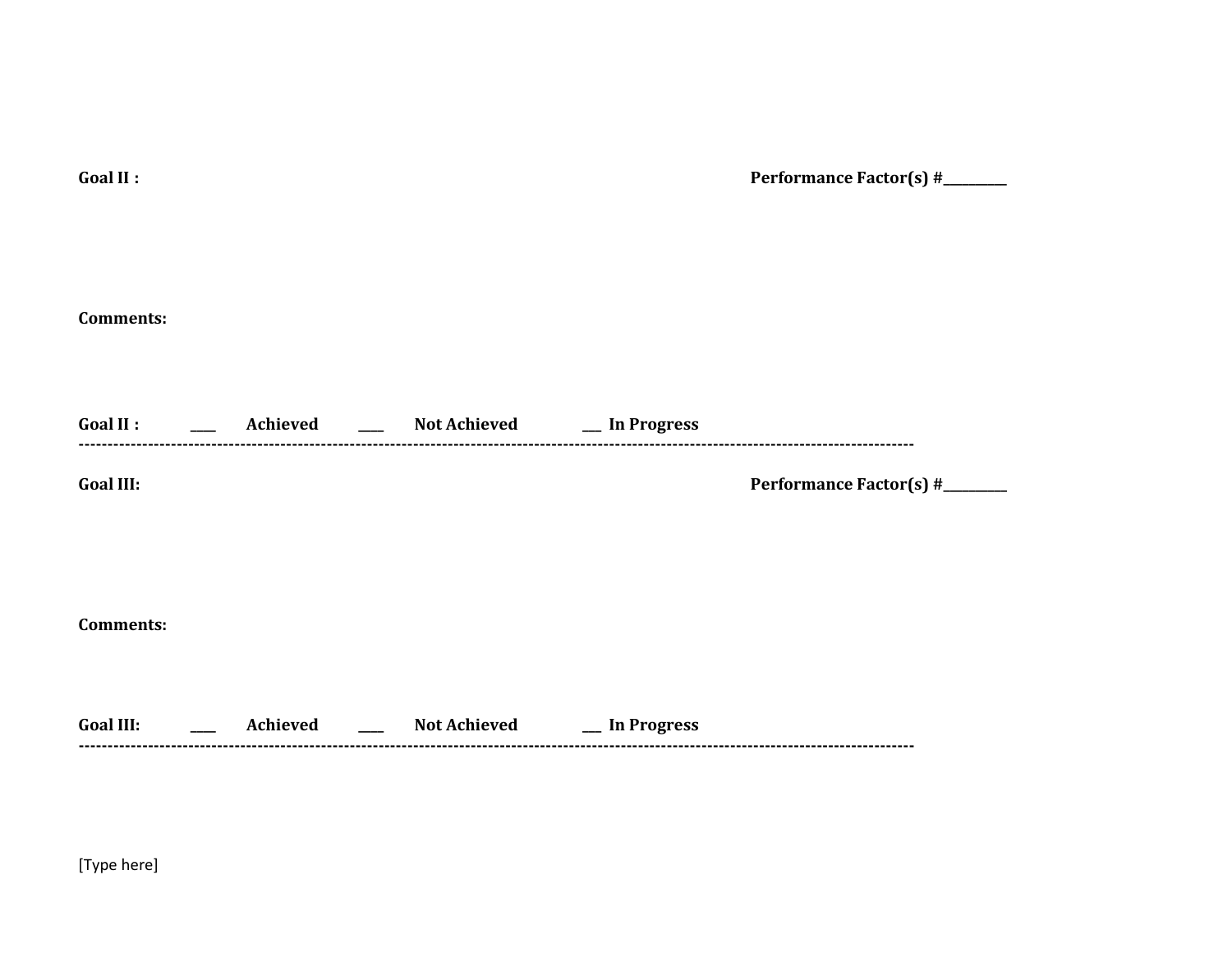## **LEGEND O=Outstanding**

**AS=Above Satisfactory** 

**S=Satisfactory** 

**C=Conditional** 

**U=Unsatisfactory**

**\*In order to receive an "AS" the employee must perform at the "S" level and "AS" level. In order to receive an "O" the employee must perform at the "S", "AS", and "O" level.**

| <b>Standards of Care</b><br><b>Definitions:</b><br>Evidence Based Medicine: standards of care as defined by major society guidelines, USPSTF, Choosing Wisely and Up-to-date.<br>Medical Merit: (for patient complaints) a medical decision which does not conform to community standards of care as<br>determined by at least 2 medical professionals.<br>O: Consistently (>80%) uses the best evidence based medicine / evidence based treatment to accomplish goals when a clear<br>standard exists. Additionally, provides written documentation which is consistent with clear standards. Follows community<br>standards of care. Shares newly acquired skills and knowledge with others. No patient complaints with medical merit.<br>AS: Recognizes benefit of evidence based guidelines / evidence based treatment and incorporates them into management of<br>patients in most (>60%) cases. Acquires additional skills to improve quality of care. Rare (0-1 per year) patient complaints<br>with medical merit.<br>S: Appropriate evaluation of patients with respect to evidence based medicine / evidence based treatment and community<br>standards of care. Refers appropriately for specialty care, emergency care or hospitalization. Infrequent (2 or fewer per year)<br>patient complaints with medical merit.<br>C: Fails to use evidence based medicine / evidence based treatment and community standards of care. Recurrent patient<br>complaints with medical merit and recommendations for remedial education or training.<br>U: Despite educational opportunities, consistently fails to comply with evidence based guidelines / evidence based treatment<br>and community standards of care.<br>Rating: | 1. | Rating: |
|------------------------------------------------------------------------------------------------------------------------------------------------------------------------------------------------------------------------------------------------------------------------------------------------------------------------------------------------------------------------------------------------------------------------------------------------------------------------------------------------------------------------------------------------------------------------------------------------------------------------------------------------------------------------------------------------------------------------------------------------------------------------------------------------------------------------------------------------------------------------------------------------------------------------------------------------------------------------------------------------------------------------------------------------------------------------------------------------------------------------------------------------------------------------------------------------------------------------------------------------------------------------------------------------------------------------------------------------------------------------------------------------------------------------------------------------------------------------------------------------------------------------------------------------------------------------------------------------------------------------------------------------------------------------------------------------------------------------------------|----|---------|
|                                                                                                                                                                                                                                                                                                                                                                                                                                                                                                                                                                                                                                                                                                                                                                                                                                                                                                                                                                                                                                                                                                                                                                                                                                                                                                                                                                                                                                                                                                                                                                                                                                                                                                                                    |    |         |
|                                                                                                                                                                                                                                                                                                                                                                                                                                                                                                                                                                                                                                                                                                                                                                                                                                                                                                                                                                                                                                                                                                                                                                                                                                                                                                                                                                                                                                                                                                                                                                                                                                                                                                                                    |    |         |
|                                                                                                                                                                                                                                                                                                                                                                                                                                                                                                                                                                                                                                                                                                                                                                                                                                                                                                                                                                                                                                                                                                                                                                                                                                                                                                                                                                                                                                                                                                                                                                                                                                                                                                                                    |    |         |
|                                                                                                                                                                                                                                                                                                                                                                                                                                                                                                                                                                                                                                                                                                                                                                                                                                                                                                                                                                                                                                                                                                                                                                                                                                                                                                                                                                                                                                                                                                                                                                                                                                                                                                                                    |    |         |
|                                                                                                                                                                                                                                                                                                                                                                                                                                                                                                                                                                                                                                                                                                                                                                                                                                                                                                                                                                                                                                                                                                                                                                                                                                                                                                                                                                                                                                                                                                                                                                                                                                                                                                                                    |    |         |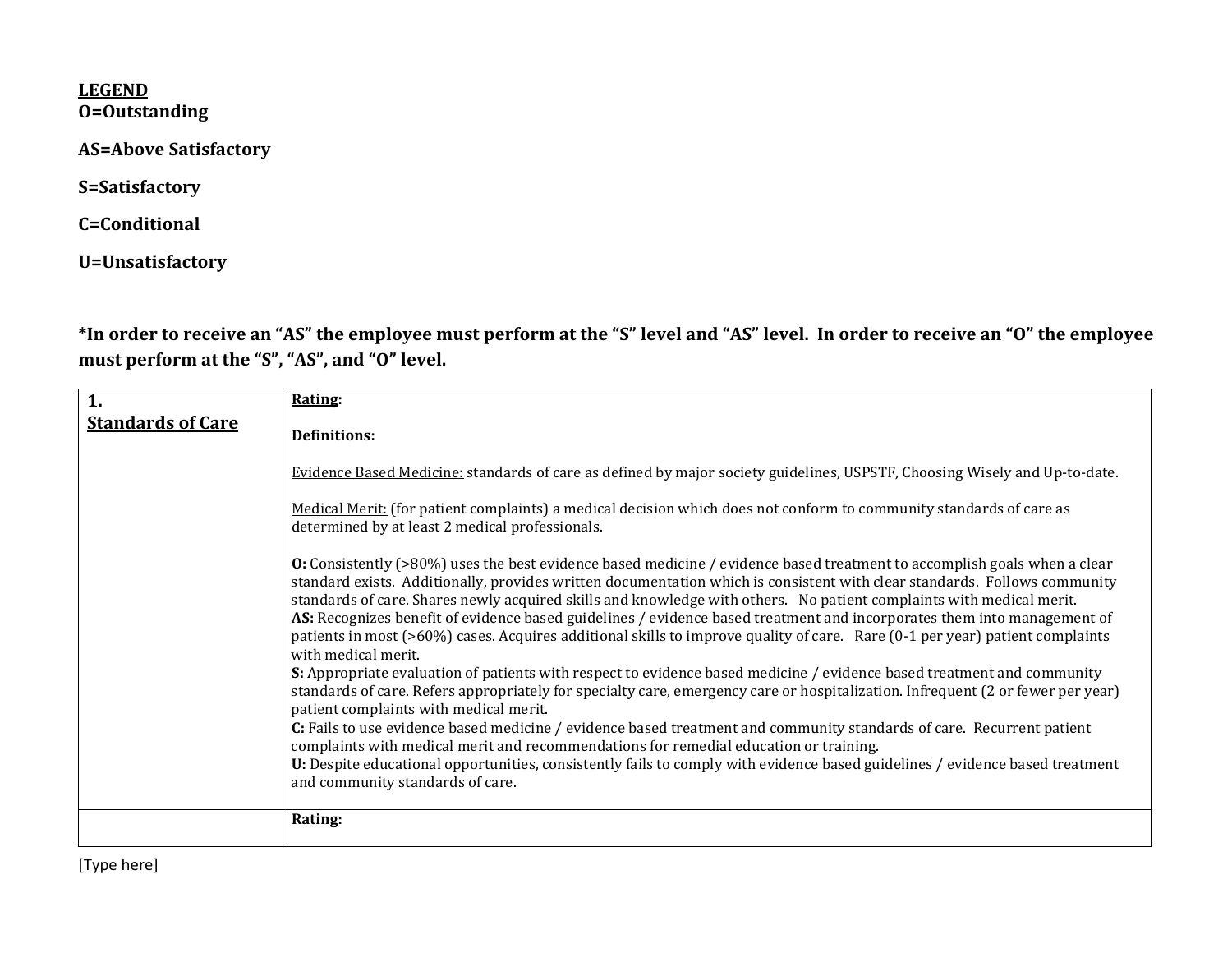| 2.<br><b>Iudgment/Problem</b><br><b>Solving</b> | O: Exhibits excellent judgment and high ethical standards even in the most difficult/challenging situations. The provider serves<br>as an example from which co-workers learn. Actively seeks feedback from peers and patients to further their decision making<br>skills.<br>AS: Exhibits very good judgment in all areas of work and excels in challenging situations. Maintains high ethical standards and<br>continually seeks knowledge to improve skills.<br>S: Exhibits good judgment in both clinical and administrative duties. The provider exhibits appropriate ethical standards in<br>decision making.<br>C: Usually exhibits good judgment with some difficulty in challenging situations. Usually practices with respect to ethical<br>standards<br>U: Significant difficulty with sound judgment and/or maintaining ethical standards in multiple situations.                                                                                                                                                                               |
|-------------------------------------------------|-------------------------------------------------------------------------------------------------------------------------------------------------------------------------------------------------------------------------------------------------------------------------------------------------------------------------------------------------------------------------------------------------------------------------------------------------------------------------------------------------------------------------------------------------------------------------------------------------------------------------------------------------------------------------------------------------------------------------------------------------------------------------------------------------------------------------------------------------------------------------------------------------------------------------------------------------------------------------------------------------------------------------------------------------------------|
| 3.                                              | Rating:                                                                                                                                                                                                                                                                                                                                                                                                                                                                                                                                                                                                                                                                                                                                                                                                                                                                                                                                                                                                                                                     |
| <b>Patient-Centered</b><br><u>Care</u>          | O: Excellent communication with patients with clear answers to questions. Excellent feedback from patients. Treats patients in a<br>respectful and culturally appropriate manner. Very frequently encourages and educates patients to fully participate in their<br>care.<br>AS: Very good communication with patients with clear answers to questions. Excellent or above average feedback from patients.<br>Treats patients in a respectful and culturally appropriate manner. Often encourages and educates patients to fully participate in<br>their care.<br>S: Patient feedback reflects that the provider shows respect and is responsive to patient values. Educates patients to participate<br>in their care.<br>C: Repeated patient complaints regarding poor communication, insensitivity and / or lack of respect. Patient feedback indicate<br>that patients are dissatisfied with care.<br>U: Persistent patient complaints of poor communication and lack of sensitivity or respect despite counseling and opportunities<br>for improvement. |
| 4.<br><b>Peer Review</b>                        | Rating:                                                                                                                                                                                                                                                                                                                                                                                                                                                                                                                                                                                                                                                                                                                                                                                                                                                                                                                                                                                                                                                     |
|                                                 | O: Contributes to policy and procedure development which improves the compliance of peer review topics. Consistently meets<br>standards with respect to peer review.<br>AS: Participates in Peer Review process and/or contributes to educational efforts to raise standards of practice for institution.<br>Takes initiative to improve personal practice through further education when recommended by peers after peer review process.<br>S: Infrequent patient complaints with resultant Peer Review recommendations for remedial education. Adapts to recommended<br>changes in personal practice following peer review.<br>C: Recurrent patient complaints with resultant Peer Review recommendations for remedial education or training. Does not<br>change practice as recommended by Peer Review.<br>U: Despite remedial education, continues with substandard care resulting in Peer Review and further remedial education or<br>training.                                                                                                        |
| 5.                                              | Rating:                                                                                                                                                                                                                                                                                                                                                                                                                                                                                                                                                                                                                                                                                                                                                                                                                                                                                                                                                                                                                                                     |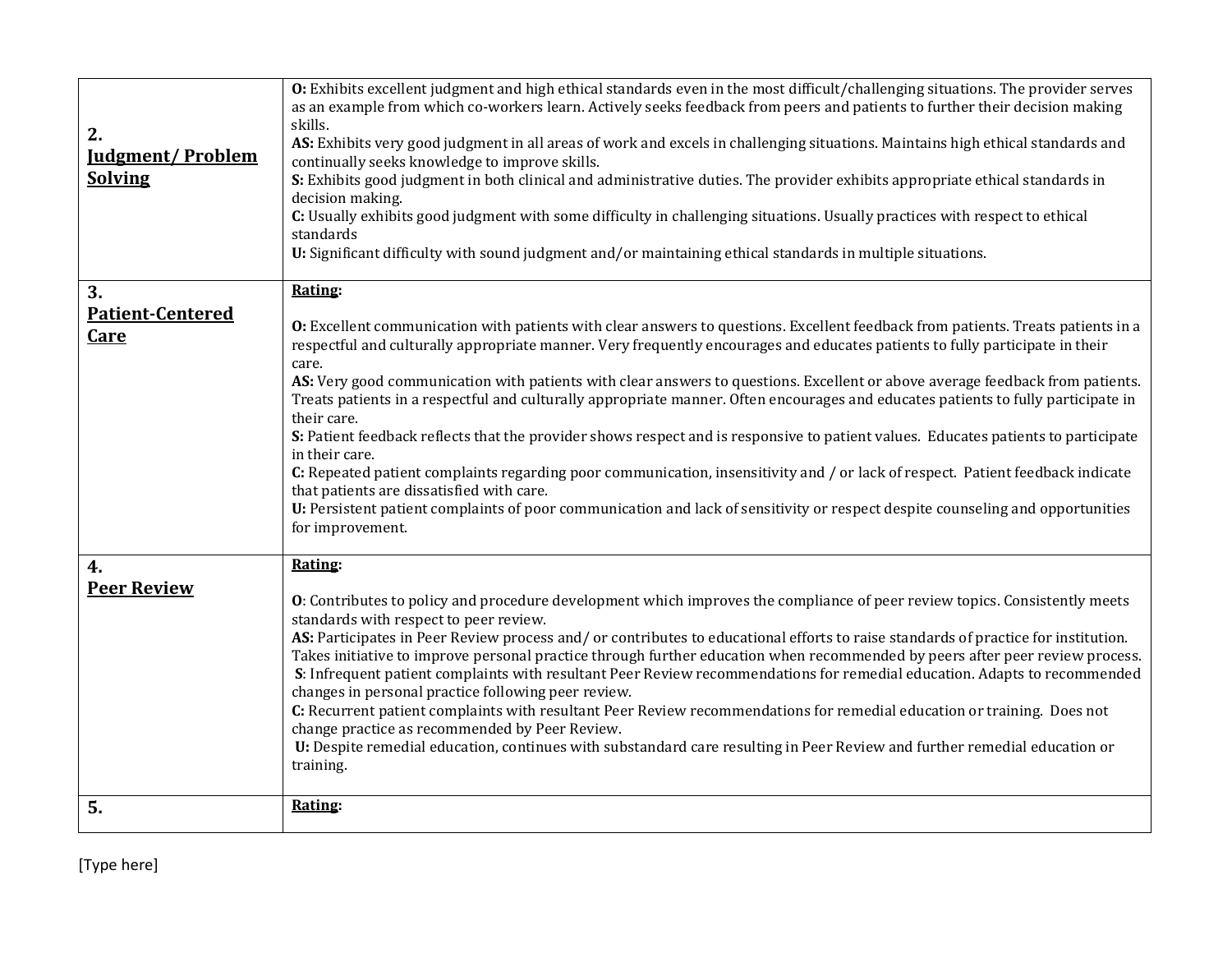| <b>Professional Growth</b><br>& Development    | O: Shows interest in growth and development, examples include: Chairperson of a committee; Authors and presents more than<br>one medical discussion; Leads group learning scenarios/drills; Guest lecturer/presenter at professional organization(s) / UCF<br>campus ; Sought out by peers for educational expertise/experience.<br>AS: Membership in multiple committees; Presents at least one clinical discussion; Membership in multiple professional<br>organizations which enhances profession; Mentors peers/students for professional and educational growth.<br>S: Participates on a committee; Regular attendance at required monthly staff meetings and continuing medical education<br>presentations; Active participation in group learning; Participates in Health Services drills as required.<br>C: Irregular participation on committee; Irregular unexcused attendance at required monthly staff meetings and continuing<br>medical education presentations; Non-participation in group learning scenarios (drills/codes).<br>U: Does not participate on assigned committee; Does not attend required monthly staff meetings or continuing medical<br>education programs; Fails to meet annual continuing medical education requirements; Refuses to participate in any group<br>learning activity.                                                                                                                                                                                                                                                                                                      |
|------------------------------------------------|----------------------------------------------------------------------------------------------------------------------------------------------------------------------------------------------------------------------------------------------------------------------------------------------------------------------------------------------------------------------------------------------------------------------------------------------------------------------------------------------------------------------------------------------------------------------------------------------------------------------------------------------------------------------------------------------------------------------------------------------------------------------------------------------------------------------------------------------------------------------------------------------------------------------------------------------------------------------------------------------------------------------------------------------------------------------------------------------------------------------------------------------------------------------------------------------------------------------------------------------------------------------------------------------------------------------------------------------------------------------------------------------------------------------------------------------------------------------------------------------------------------------------------------------------------------------------------------------------------------------------|
| 6.<br><b>Time Management</b><br>and Efficiency | Rating:<br>O: Has excellent time management skills and prioritizes tasks in order of importance. Is able to efficiently multi-task.<br>Contributes new methods to improve efficiency throughout the department. Signs off on majority of task notifications promptly<br>within 24 hours. Promptly communicates all pertinent results with patients. Often offers to assist co-workers when needed.<br>A: Very good time management skills. Completes daily tasks in a timely manner & prioritizes daily tasks. Signs off on majority<br>of task notifications within 72 hours. Communicates all pertinent results with patients in a timely fashion. Offers to assist co-<br>workers when needed.<br>S: Good time management skills. Is able to complete necessary tasks in a reasonable amount of time. Majority of task<br>notifications signed off within 5 days. Communicates results to patients in a timely manner. Is able to prioritize multiple tasks<br>for completion.<br>C: Below average time management skills. Has difficulty completing assigned tasks on time. Majority of task notifications are<br>signed off within one week. Often fails to communicate results to patients in a timely fashion. Frequently does not respond to<br>patient requests for communication of information.<br>U: Unable to complete or prioritize daily tasks, which in turn may potentially place patient care & safety at risk. Persistently<br>fails to communicate results to patients or respond to patient requests for communication of information. Takes longer than 1<br>week to sign off on task notifications. |
| 7.<br>Dependability and<br><b>Attendance</b>   | Rating:<br>O: Consistently arrives at work on time and ready to begin patient care or administrative duties ahead of schedule. Always<br>attends required and optional department/staff meetings. Always completes time sheet clearly and accurately, and submits it to<br>supervisor on time. Volunteers to work in after-hours clinic, weekend hours, and/or satellite clinics (COM & Downtown Clinic).<br>Regularly garners increasing levels of responsibility within a department. Works autonomously and requires minimal<br>supervision. Follows through with commitments. Submits requests for time off well in advance and always assigns appropriate<br>coverage while out of the office.<br>AS: Arrives at work on time. Attends required and optional department/staff meetings. Documents time sheet accurately and<br>clearly, and submits it to supervisor in a timely fashion. Willing to work in after-hours clinic, weekend hours, and/or satellite<br>clinics (COM & Downtown Clinic) when requested. Requests supervisor input/feedback appropriately. Submits requests for                                                                                                                                                                                                                                                                                                                                                                                                                                                                                                                            |

[Type here]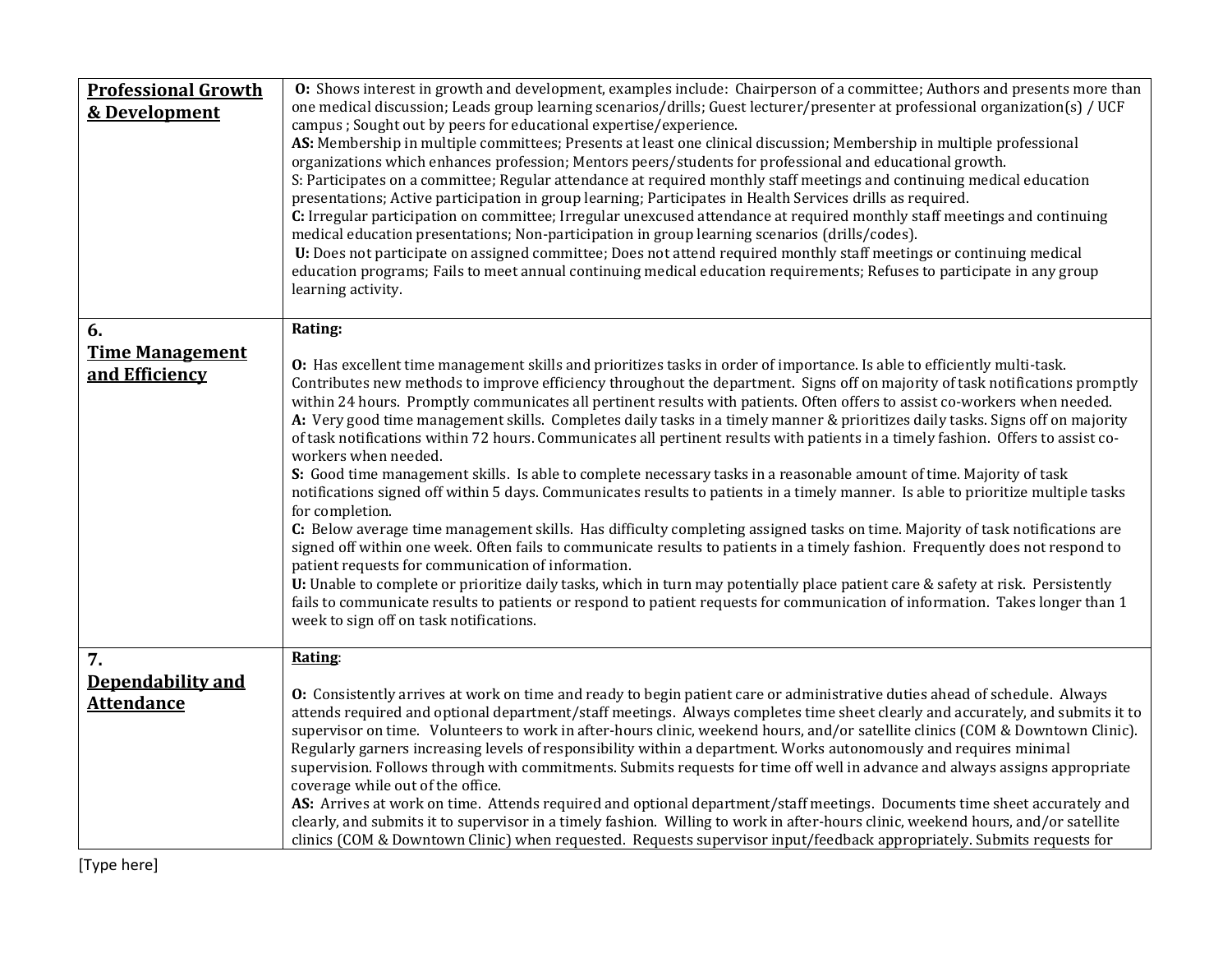|                                        | time off in advance and finds appropriate coverage while out of the office. Remains in the office until their last patient has<br>departed the pod.<br>S: Typically arrives at work on time and is able to begin assigned duties without delay. Attends required and optional<br>department/staff meetings. Turns in an accurate time sheet to supervisor in a timely manner. Follows all leave policies. Works<br>as needed in after-hours clinic, weekend hours, and/or satellite clinics (COM & Downtown Clinic) when requested. Remains in<br>the office until patient care is complete and last patient has departed pod. Requests supervisor input/feedback appropriately.<br>C: Late to work on multiple occasions, sometimes causing a delay in the start of patient care or administrative duties. Rarely<br>attends scheduled meetings and/or is often late to meetings. Occasionally fails to seek proper prior approval for leave. Needs<br>to be prompted to turn in time sheet often. Often requires supervisor input/feedback in order to appropriately complete tasks.<br>Resists working in after-hours clinic, weekend hours, and/or satellite clinics (COM & Downtown Clinic) when asked.<br>U: Always late to work often resulting in patient care or administrative work to be negatively impacted. Does not attend<br>required meetings. Time sheet consistently late and/or inaccurate. Takes leave without proper approval. Fails to assign proper<br>coverage when out of the office. Unable to complete tasks without direct supervision. Consistently leaves the office early,<br>negatively affecting patient care. Refuses to work in after-hours clinic, weekend hours, and/or satellite clinics (COM &<br>Downtown Clinic) when asked.                                                                                                                                                                                                                                                                                                                                                                        |
|----------------------------------------|----------------------------------------------------------------------------------------------------------------------------------------------------------------------------------------------------------------------------------------------------------------------------------------------------------------------------------------------------------------------------------------------------------------------------------------------------------------------------------------------------------------------------------------------------------------------------------------------------------------------------------------------------------------------------------------------------------------------------------------------------------------------------------------------------------------------------------------------------------------------------------------------------------------------------------------------------------------------------------------------------------------------------------------------------------------------------------------------------------------------------------------------------------------------------------------------------------------------------------------------------------------------------------------------------------------------------------------------------------------------------------------------------------------------------------------------------------------------------------------------------------------------------------------------------------------------------------------------------------------------------------------------------------------------------------------------------------------------------------------------------------------------------------------------------------------------------------------------------------------------------------------------------------------------------------------------------------------------------------------------------------------------------------------------------------------------------------------------------------------------------------------------|
| 8.<br><b>Adaptability To</b><br>Change | Rating:<br><b>O:</b> Embraces change(s) with enthusiasm and views change(s) as an opportunity for improvement (Changes could include:<br>changes in personnel, policy or work flow). At times of change, contributes innovative and creative ideas. Quickly learns to<br>work with new technologies and uses the new technology to improve work flow and patient care (Examples: Microsoft, EMR<br>products, and medical equipment). Changes are easily incorporated into work flow without negatively impacting work quality.<br>Remains poised, calm and ready to make well thought out decision (s) promptly when faced with an unexpected challenge. Is<br>cooperative and helpful when transitioning into a new work flow. Seeks out cross-training.<br>AS: Welcomes changes and utilizes these changes to improve performance. Rapidly learns to work with new technologies and<br>utilizes the new technology to institute some improvement in patient care. Demonstrates flexibility and adaptability to changes<br>in work environment without major setbacks. Helps others as needed to adapt to new policies and work flow. Seeks out cross-<br>training and is resourceful.<br>S: Accepts changes with a positive attitude and adapts performance to accommodate these changes. Learns to work with new<br>technologies in a reasonable amount of time. Is able to change work flow in order to incorporate the new technology. Easily<br>adapts to changes in work environment. Open to cross-training.<br>C: Is unwilling to accept changes or accepts changes with significant difficulty. Struggles to learn & adapt to new technologies.<br>Often has difficulty adapting to changes in work environment and as a result performance is impacted in negative manner.<br>U: Repeatedly refuses to accept changes. Lacks flexibility and is unwilling to adapt to change, as a result work flow is negatively<br>impacted. Is repeatedly unwilling to learn or adapt to new technologies. Failure to comply with changes may potentially impact<br>patient care in a negative manner. Refuses to listen to alternative ideas. |
| 9.                                     | Rating:                                                                                                                                                                                                                                                                                                                                                                                                                                                                                                                                                                                                                                                                                                                                                                                                                                                                                                                                                                                                                                                                                                                                                                                                                                                                                                                                                                                                                                                                                                                                                                                                                                                                                                                                                                                                                                                                                                                                                                                                                                                                                                                                      |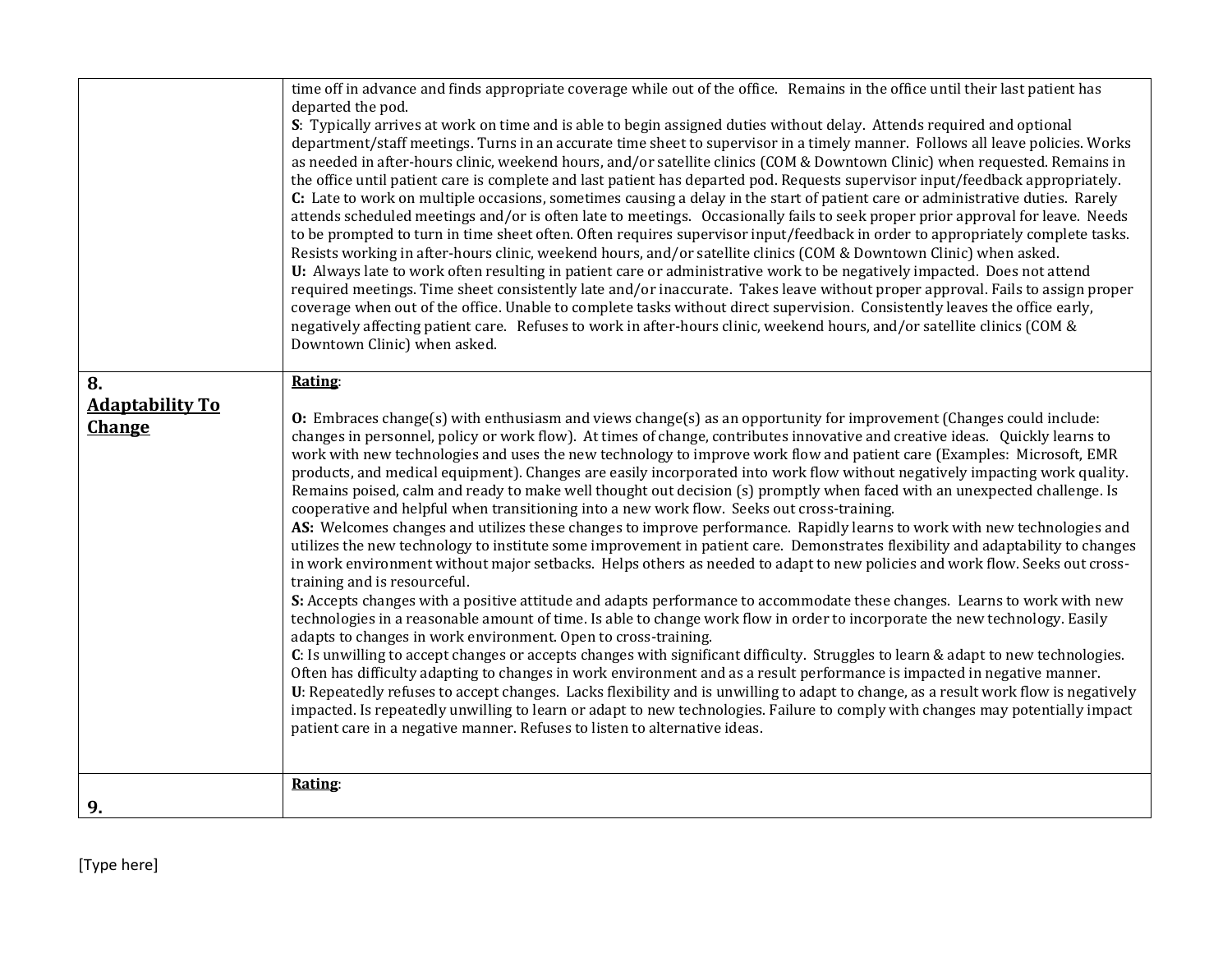| <b>Contributions to the</b><br><b>UCF Community</b>                        | <b>O:</b> Leads collaborative program(s) which impact UCF and enhances the value of Student Health Services at UCF (examples:<br>Athletics, Emergency Operations, Eating Disorder committees, UF PA program, International Health, Substance Abuse, Student<br>of Concern).<br>AS: Works with collaborative program which impacts UCF and enhances the value of Health Services at UCF (examples:<br>participates with VARC; serves as a preceptor for PA students and supervises student intern training).<br>S: Contributes to a program which provides education or service to the broader UCF community (examples: writes blog, gives<br>community talk, participates in tabling event).<br>C: Failed to participate in a UCF community program mutually agreed upon with supervisor.<br>U: Repeatedly fails to participate in a UCF community program mutually agreed upon with supervisor.                                                                                                                                                                                                                                                                                                                                                                                                                                                                                                                                                                                                                                                                                                                                                                                 |
|----------------------------------------------------------------------------|----------------------------------------------------------------------------------------------------------------------------------------------------------------------------------------------------------------------------------------------------------------------------------------------------------------------------------------------------------------------------------------------------------------------------------------------------------------------------------------------------------------------------------------------------------------------------------------------------------------------------------------------------------------------------------------------------------------------------------------------------------------------------------------------------------------------------------------------------------------------------------------------------------------------------------------------------------------------------------------------------------------------------------------------------------------------------------------------------------------------------------------------------------------------------------------------------------------------------------------------------------------------------------------------------------------------------------------------------------------------------------------------------------------------------------------------------------------------------------------------------------------------------------------------------------------------------------------------------------------------------------------------------------------------------------|
| 10.<br><b>Stewardship and</b><br><b>Financial</b><br><b>Responsibility</b> | Rating:<br>O: Provider is a responsible steward of the financial resources of both the health center and patient actively identifying or<br>suggesting solutions (i.e. UCF Programs or Community resources). Is aware of patients' financial resources/limitations when<br>referring to AOD support programs/services, ordering tests and medications. Provider is accurate at proper coding for level of<br>visit and for chargeable procedures as per business reimbursements.<br>AS: Provider is a very good steward of the financial resources of the health center. Provider routinely considers patients'<br>finances when ordering tests and medications. Provider is accurate at coding with minimal errors for level of visit and for<br>chargeable procedures and referrals.<br>S: Provider routinely codes consistently for chargeable procedures. Provider is aware of fiscal responsibility of health center<br>and strives to perform in a manner consistent with needs of health center (For example: no misuse of office and technological<br>resources, does not misuse scheduling time or internal resources).<br>C: Provider frequently codes inaccurately for visits or fails to code for chargeable procedures. Provider frequently does not<br>consider patients' finances during patient care. Provider is a poor steward of health center resources.<br>U: Provider consistently fails to code visits accurately despite counseling by supervisor and usually fails to code for chargeable<br>procedures. Provider is persistently inconsiderate of patients' finances during patient care. Provider fails to consider fiscal<br>needs of health center. |
| 11.<br><b>Relationships</b> /<br>Communication /<br>Inclusivity            | Rating:<br>O: Excels in proper communication (written/verbal) within Student Health Services and the UCF community; Sought out as a<br>team builder among supervisors/peers (Special projects), Inspires departmental cooperation, patient flow, and business<br>operations within respective pods. Strong staff mentor for new personnel or initiatives.<br>AS: Clear, effective communicator (written/verbal), adhering to the proper chain of command; Facilitates communication with<br>new initiatives (i.e. CAPS, VARC, Athletics); Involved with university organizations supporting professional, ethnic and cultural<br>diversity.<br>S: Effective communicator (written/verbally) utilizing proper routes of communication; Values differences as strengths and<br>supports cultural and ethnic diversity; Fosters atmosphere of acceptance/inclusion per UCF EEO policies; Proper chain of<br>command is followed to communicate issues; No frequent patient communication issues.<br>C: Inconsistent communication skills (written/verbal); Not in compliance with the Patient's Rights and Responsibilities; Lack of<br>adherence to HS policies and goals; Does not always follow proper chain of command when communicating concerns; Poor<br>inter-personal skills with co-workers.                                                                                                                                                                                                                                                                                                                                                                              |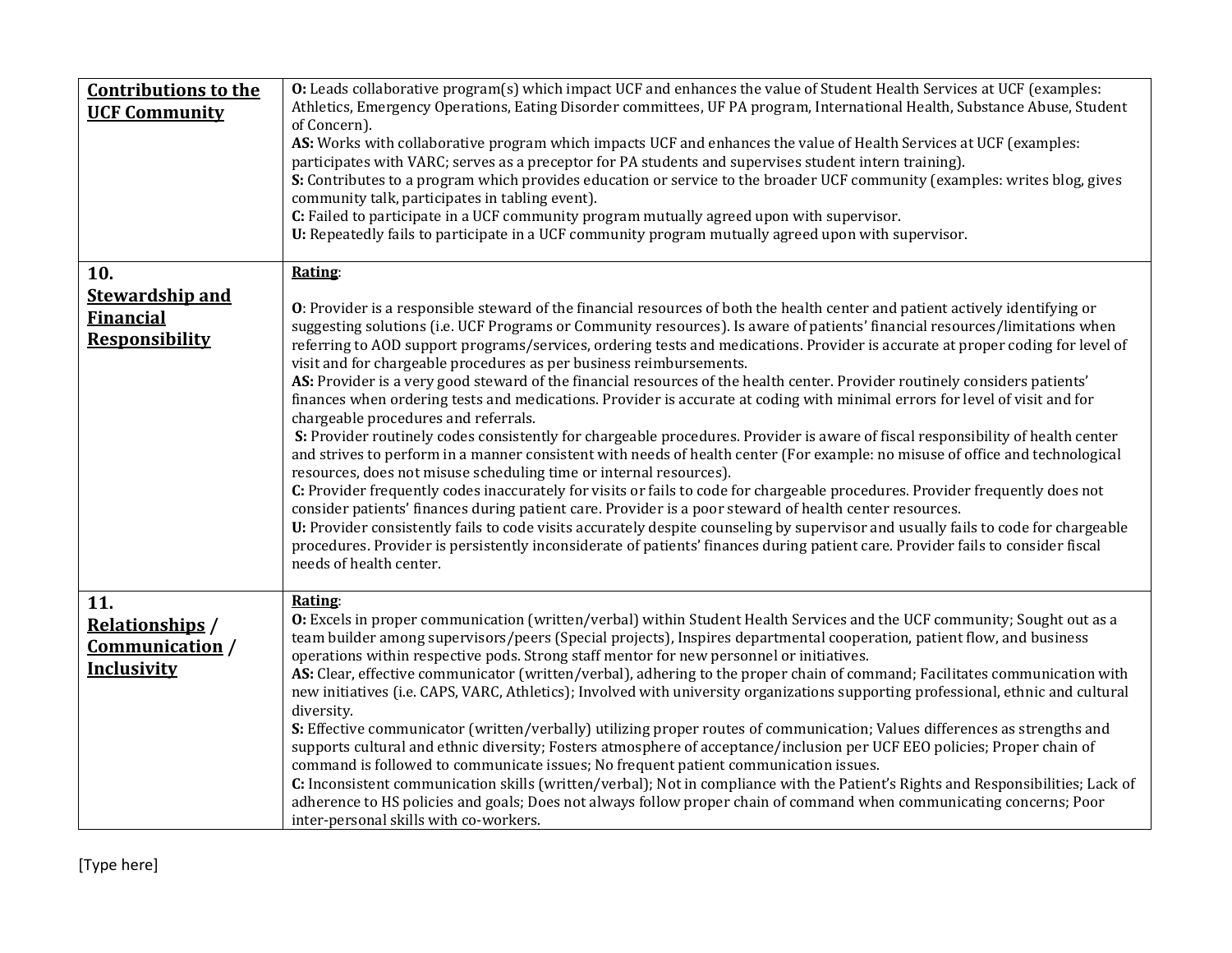|                                          | U: Ineffective communicator (written/verbal); Creates problems for peers and supervisors affecting good order and discipline<br>within Health Services; Fails to value differences from cultural or ethnic diversity and not in accordance with UCF EEO policies;<br>Is unaware of proper chain of command. |
|------------------------------------------|-------------------------------------------------------------------------------------------------------------------------------------------------------------------------------------------------------------------------------------------------------------------------------------------------------------|
| <b>Suggested Areas</b><br>of Improvement | 2.<br>3.                                                                                                                                                                                                                                                                                                    |
|                                          |                                                                                                                                                                                                                                                                                                             |

| <b>Future Goals</b>        | 1.<br>Performance Factor(s)<br>2. |
|----------------------------|-----------------------------------|
| and<br><b>Expectations</b> | Performance Factor(s)             |
|                            | 3.<br>Performance Factor(s)       |

## **Overall Performance Evaluation**

\_\_\_ Outstanding: Performance is at least satisfactory or above in all areas and outstanding in at least 6 areas.

[Type here]